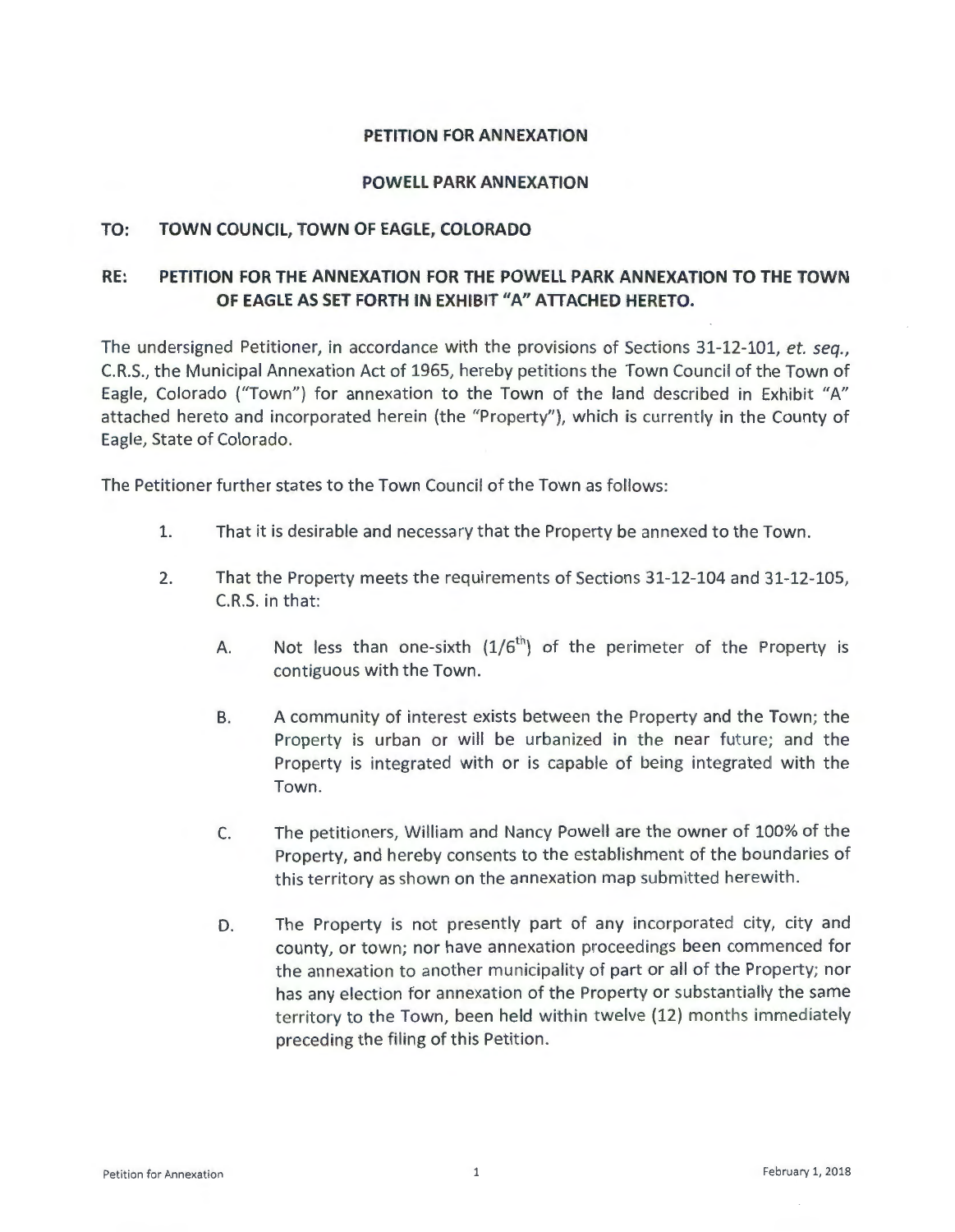- E. The annexation of the Property will not result in the detachment of area from any school district and the attachment of the same to another school district.
- F. The annexation of the Property will not have the effect of extending the boundary of the Town more than three (3) miles in any direction from any point of the Town's boundary in any one (1) year.
- G. If a portion of a platted street or alley is to be annexed, the entire width of said street or alley is included within the Property.
- H. Reasonable access shall not be denied to landowners, owners of an easement, or the owners of a franchise, adjoining any platted street or alley annexed by the Town but not bounded on both sides by the Town.
- I. The requirement of C.R.S. Sections 31-12-105 exist or have been met.

J. Petitioner reserves the right to withdraw this Petition at any time prior to the Town's final approval of the annexation.

THEREFORE, PETITIONER RESPECTFULLY REQUESTS that the Town Council of the Town of Eagle, Colorado approve the annexation of the Property pursuant to the provisions of the Municipal Annexation Act of 1965, as amended.

SIGNATURE OF LANDOWNER/PETITIONER THE POWELL FAMILY TRUST DATED JULY 5, 2019

William 7

William P. Powell, Trustee

Date of Signature: <u>12</u> / 8 2

STATE OF COLORADO

) ss.

 $\alpha$  and  $\alpha$  is  $\alpha$  ( $\alpha$ ) rise.

LflHowell<br>, Trustee

Nancy N. Powell, Trus

0 2020 The William P. Powell as Trustee for the Powell Family Trust dated July 5, 2019. foregoing instrument was acknowledged before me this XX day of *December*,

My commission expires:  $\frac{1}{2}$ /14/2021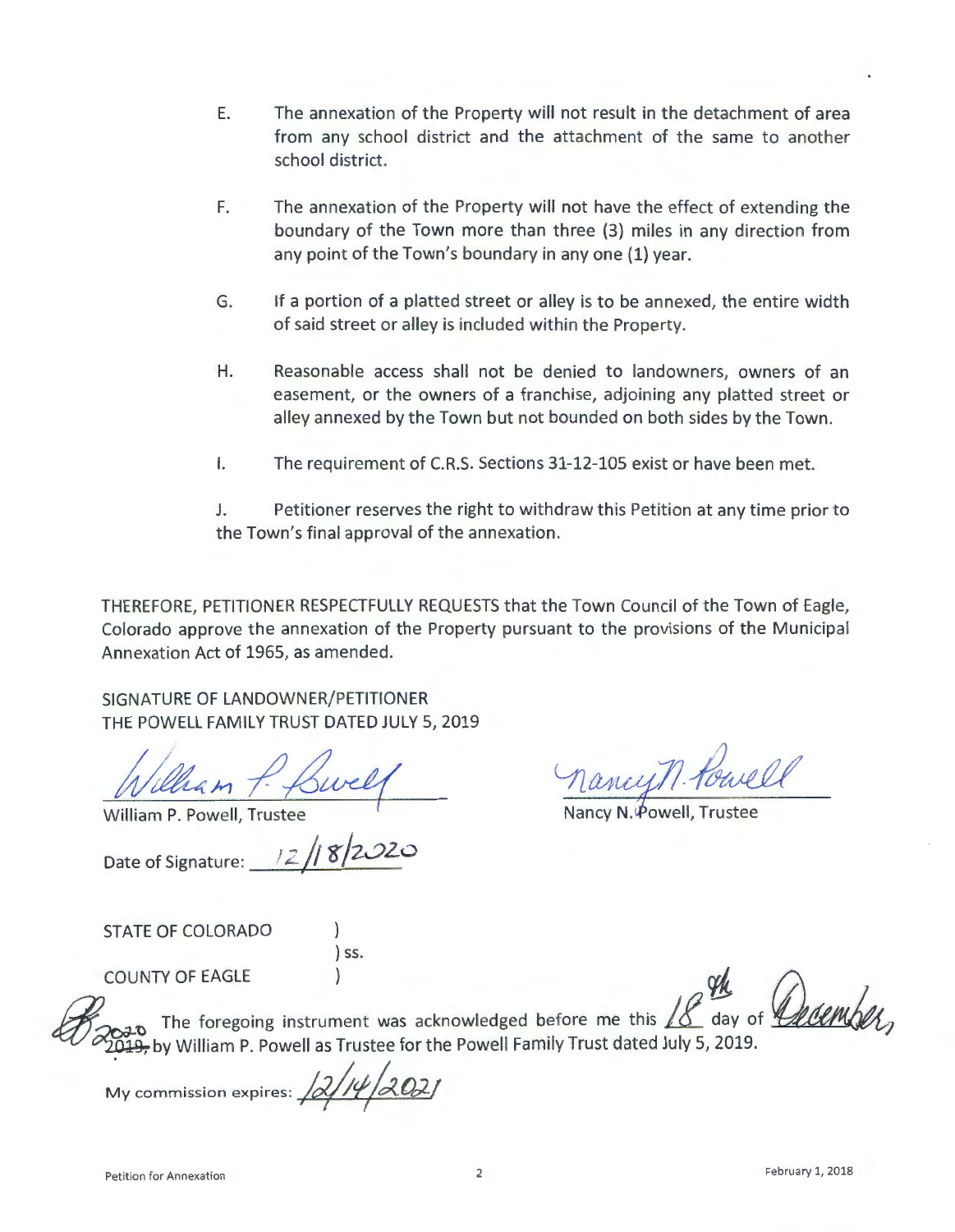| <b>Notary Public</b><br><b>STATE OF COLORADO</b> |     | PATRICIA K FERGUSON<br>NOTARY PUBLIC<br>STATE OF COLORADO<br>NOTARY ID 20094040649<br>MY COMMISSION EXPIRES DECEMBER 14, 2021 |
|--------------------------------------------------|-----|-------------------------------------------------------------------------------------------------------------------------------|
|                                                  | SS. |                                                                                                                               |
| <b>COUNTY OF EAGLE</b>                           |     |                                                                                                                               |

2020 The foregoing instrument was acknowledged before me this <u>18</u> day of **11600 mlg/s**, 2019, by Nancy N. Powell as Trustee for the Powell Family Trust dated July 5, 2019.

My commission expires:  $\frac{12}{14}$   $\frac{2021}{ }$ 

Witness my hand and official/seal Notary Public

*1* 

**Mailing Address of Petitioner: The Powell Family Trust dated July 5, 2019 William and Nancy Powell PO Box 1227 Eagle, CO 81631-1227** 

PATRICIA K FERGUSON NOTARY PUBLIC STATE OF COLORADO NOTARY ID 20094040649 MY COMMISSION EXPIRES DECEMBER 14, 2021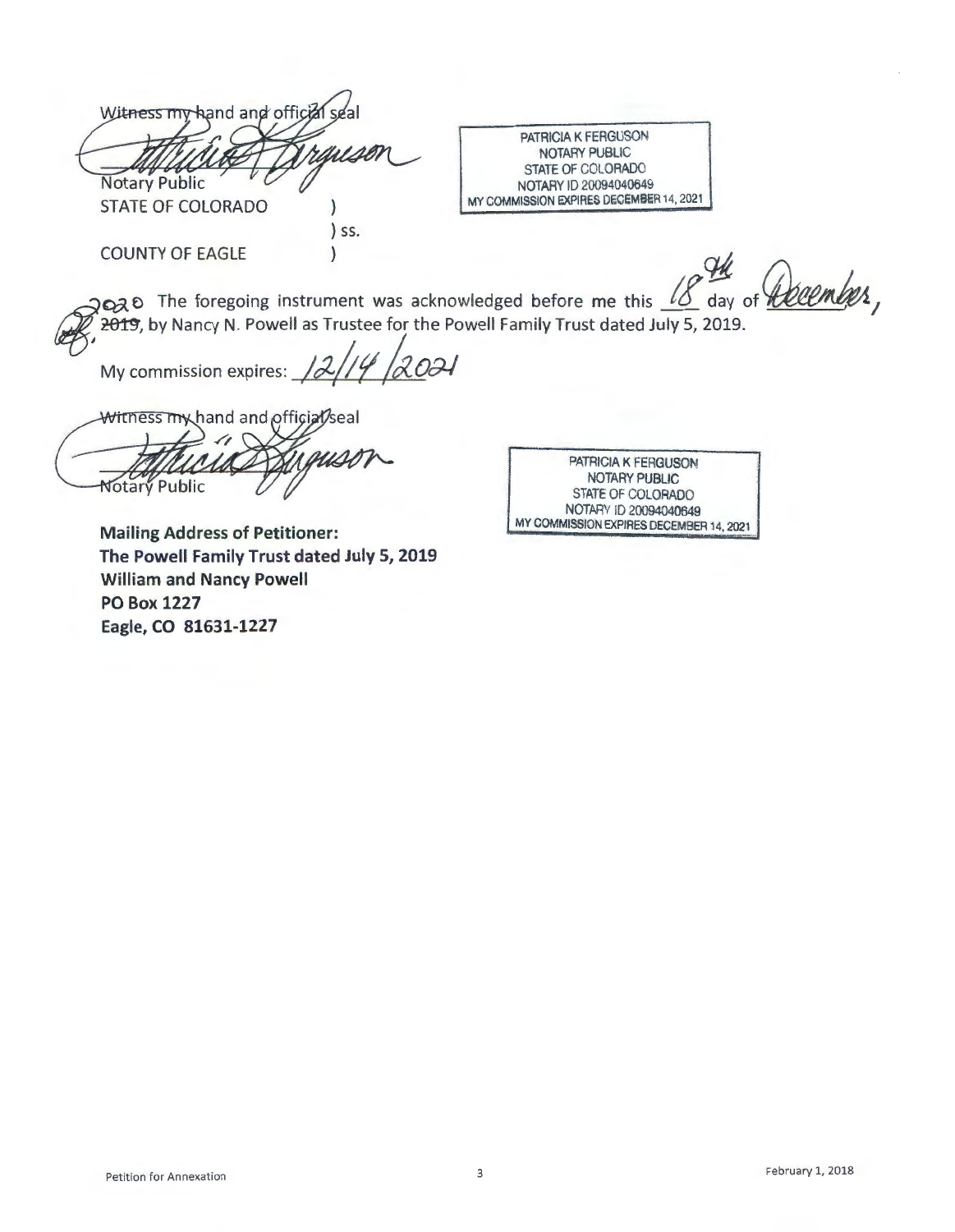# **Exhibit "A" to Petition for Annexation**

# **Powell Park Lots 1 and 2 Pursuant to a Final Plat of Eagle County, CO, Reception NO. 267605**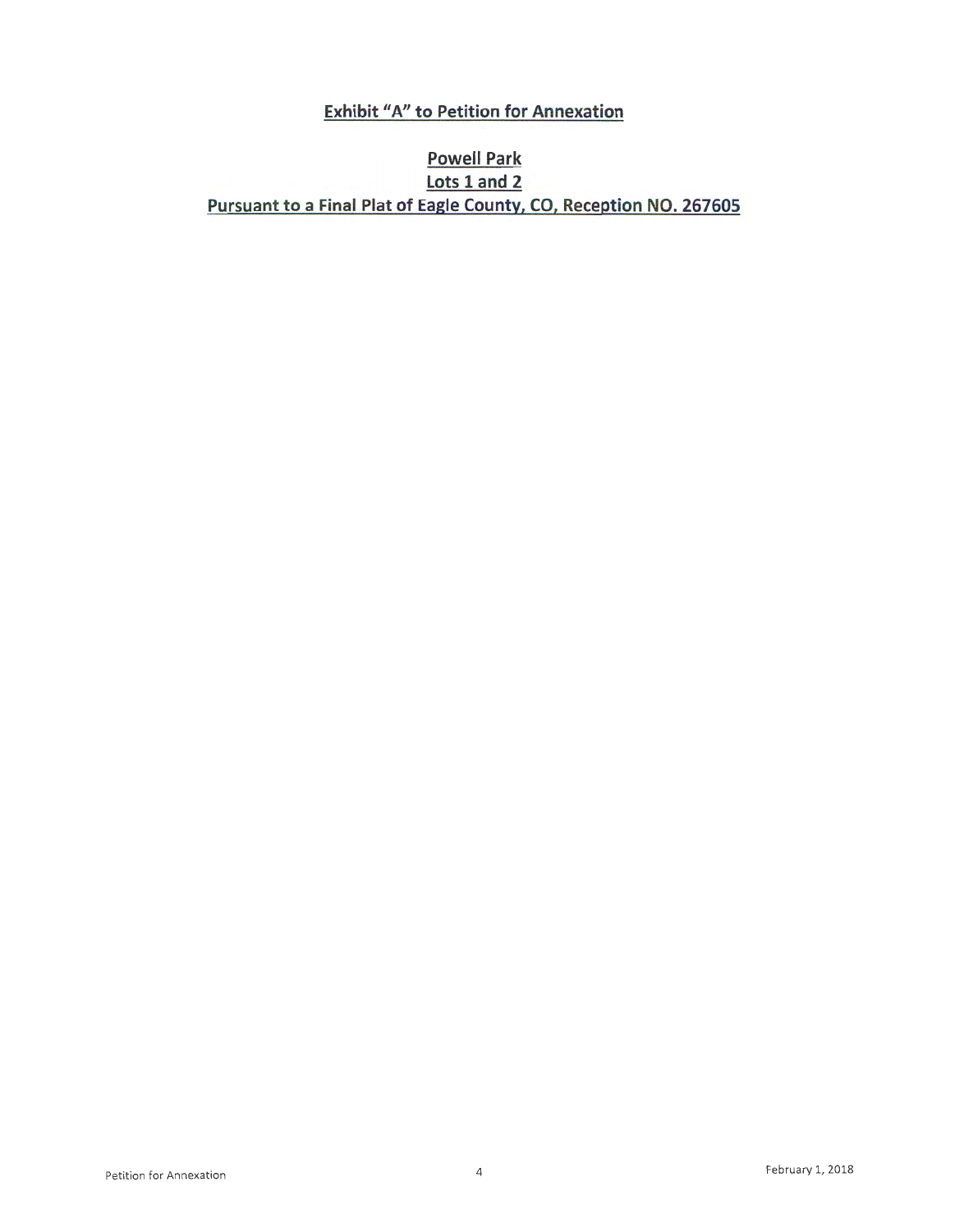## **Exhibit "B" to Petition for Annexation**

#### **AFFIDAVIT OF CIRCULATOR**

The undersigned, being of lawful age, who being first duly sworn upon oath, deposes and says: that he was the circulator of the foregoing Petition for Annexation of Powell Park to the Town of Eagle, Colorado, that each signature thereon was witnessed by your affiant and is the true signature of the person the Town of Eagle, Colorado, that each signature thereon was witnessed by your affiant and is

Circulator

STATE OF COLORADO

COUNTY OF EAGLE

 $\lambda$ )ss. )

 $20$   $\sigma$ by  $\mu$ foregoing instrument foregoing instrument, was acknowledged before me this <sup>18</sup> day of *Detembly*,

 $2021$ My commission expires:

Witness my hand and official seal

**Notary Public** 

PATRICIA K FERGUSON NOTARY PUBLIC STATE OF COLORADO NOTARY 10 20094040649 MY COMMISSION EXPIRES DECEMBER 14, 2021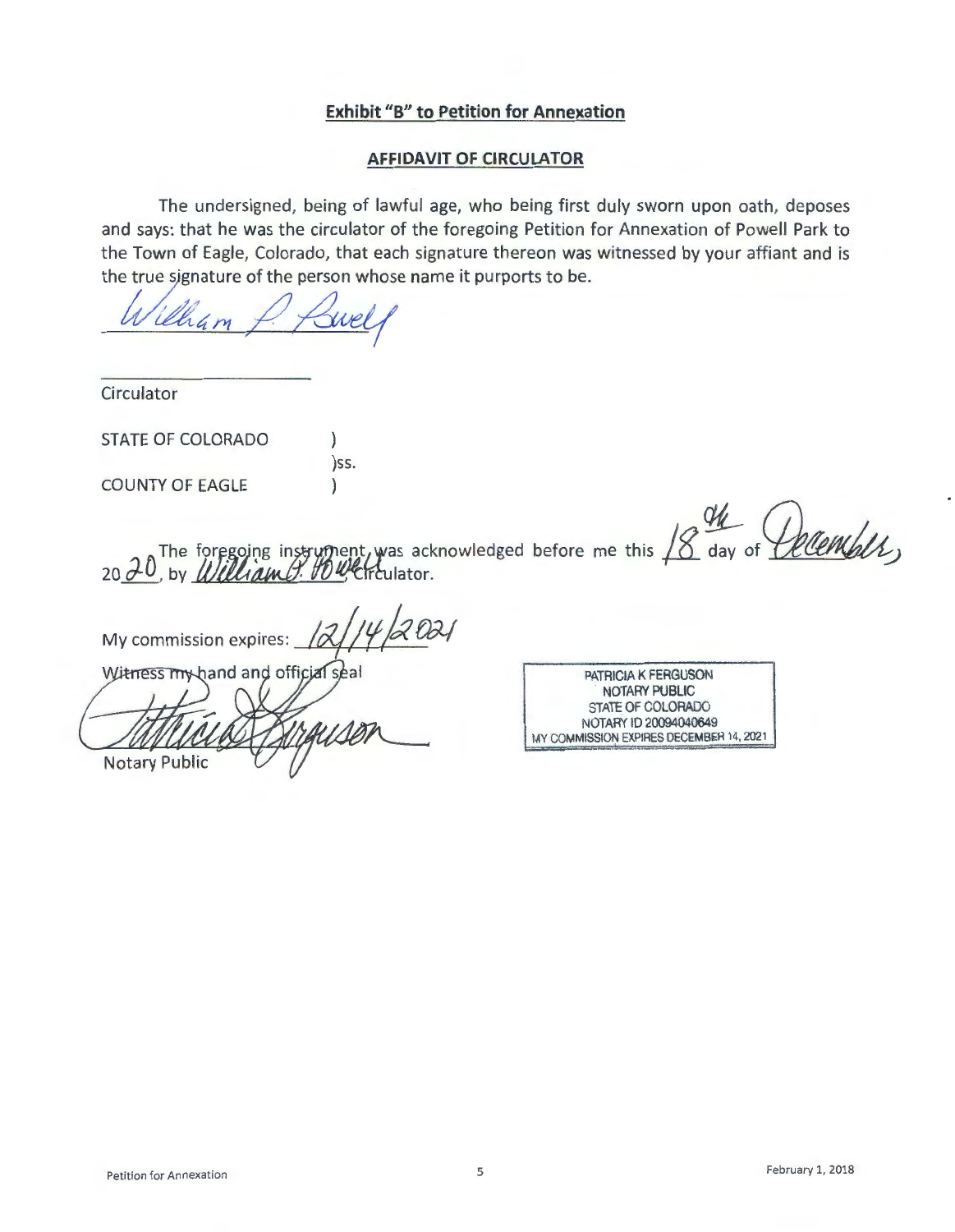# **Exhibit "C" to Petition for Annexation**

# **ANNEXATION MAP**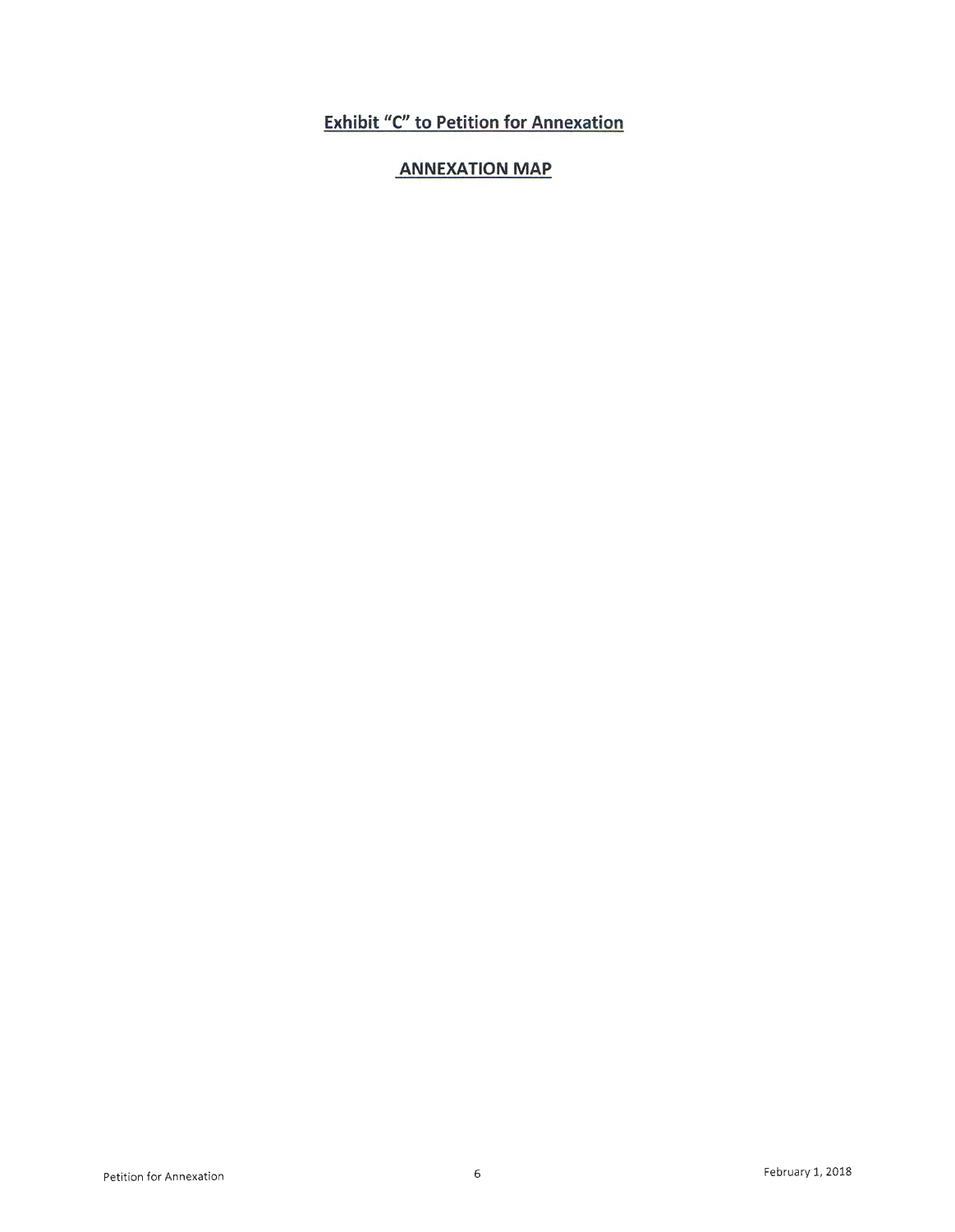## **Exhibit "D" to Petition for Annexation**

#### **STATEMENT OF WATER RIGHTS**

Petitioners, William P. Powell and Nancy N. Powell, states that Petitioner owns the water rights described on the attached "Table of Powell Park Water Rights", and that a sufficient portion of such water rights may be dedicated to the Town at the time of annexation of Powell Park to satisfy the Town's water dedication requirements.

Land Owner William P. Bwel

William P. Powell

 $x$  william P. Power:<br>Date of Signature:  $\frac{1}{2}$  /2  $\frac{1}{8}$  / 2  $\frac{1}{2}$  2  $\frac{1}{2}$ 

)ss.  $\lambda$ 

STATE OF COLORADO

COUNTY OF EAGLE

The foregoing instrument was acknowledged before me this  $20\sqrt{20}$ , by William P. Powell, as Land Owner. before me this  $18$  day of  $\mathcal{D}$  *rember*,

My commission expires: 12

Witness my hand and official seal Notary Public

PATRICIA K FERGUSON NOTARY PUBLIC STATE OF COLORADO NOTARY ID 20094040649 MY COMMISSION EXPIRES DECEMBER 14, 2021